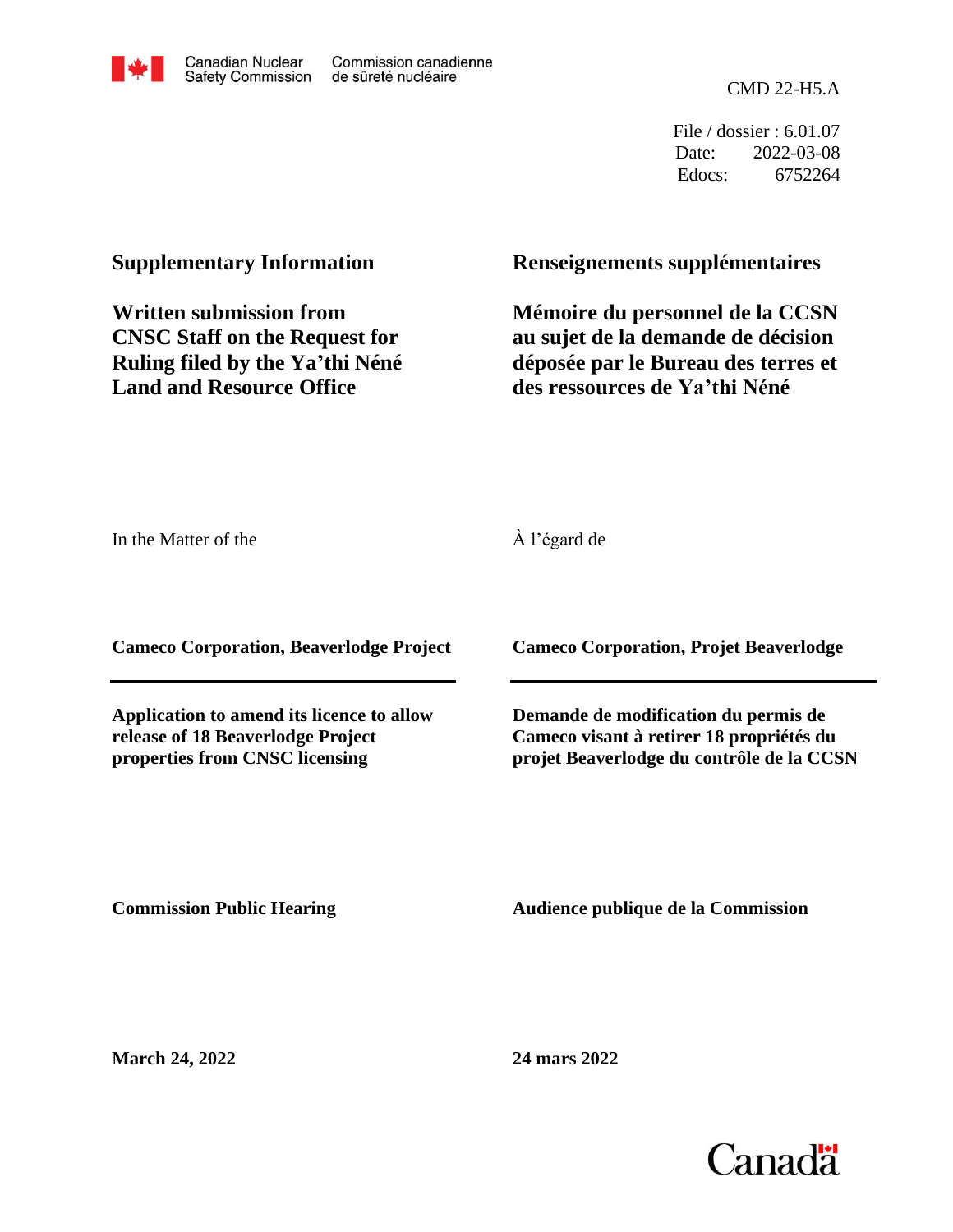



Subject CNSC Staff Submission: Request for Ruling in Matter of the Application by Cameco<br>Objet Corporation for a Licensing Decision to Amend the Beaverlodge Waste Facility Operating Licence

## ISSUE

On February 28, 2022 theCommission Registrar informed CNSC staff of a Request for Ruling (the Request) [1] by counsel for Ya'thi Néné Land and Resource Office (YNLRO). In its communication, the Registrar sought CNSC staff views and comments specifically on therequest for an adjournment of the March 24, 2022 public hearing where the Commission is scheduled to consider Cameco Corporation's request for release of 18 Beaverlodge properties from requiring licensing under the *Nuclear Safety and* Control Act.

#### CNSC STAFF SUBMISSION

CNSC staff have reviewed the additional information provided by YNLRO. This submission is in addition to CNSC staff's CMD 22-H5 [2]. CNSC staff appreciate YNLRO's provision of interventions in this matter. CNSC staff offer the following information for the Commission's consideration:

 A summary table of CNSC staff's engagement activities with YNLRO related to the Beaverlodge Project is attached (Table 1). It contains details from engagement leading up to the 2019 hearing for the release of 20 properties from CNSC licensing, until YNLRO's submissions in the Request.

…/2

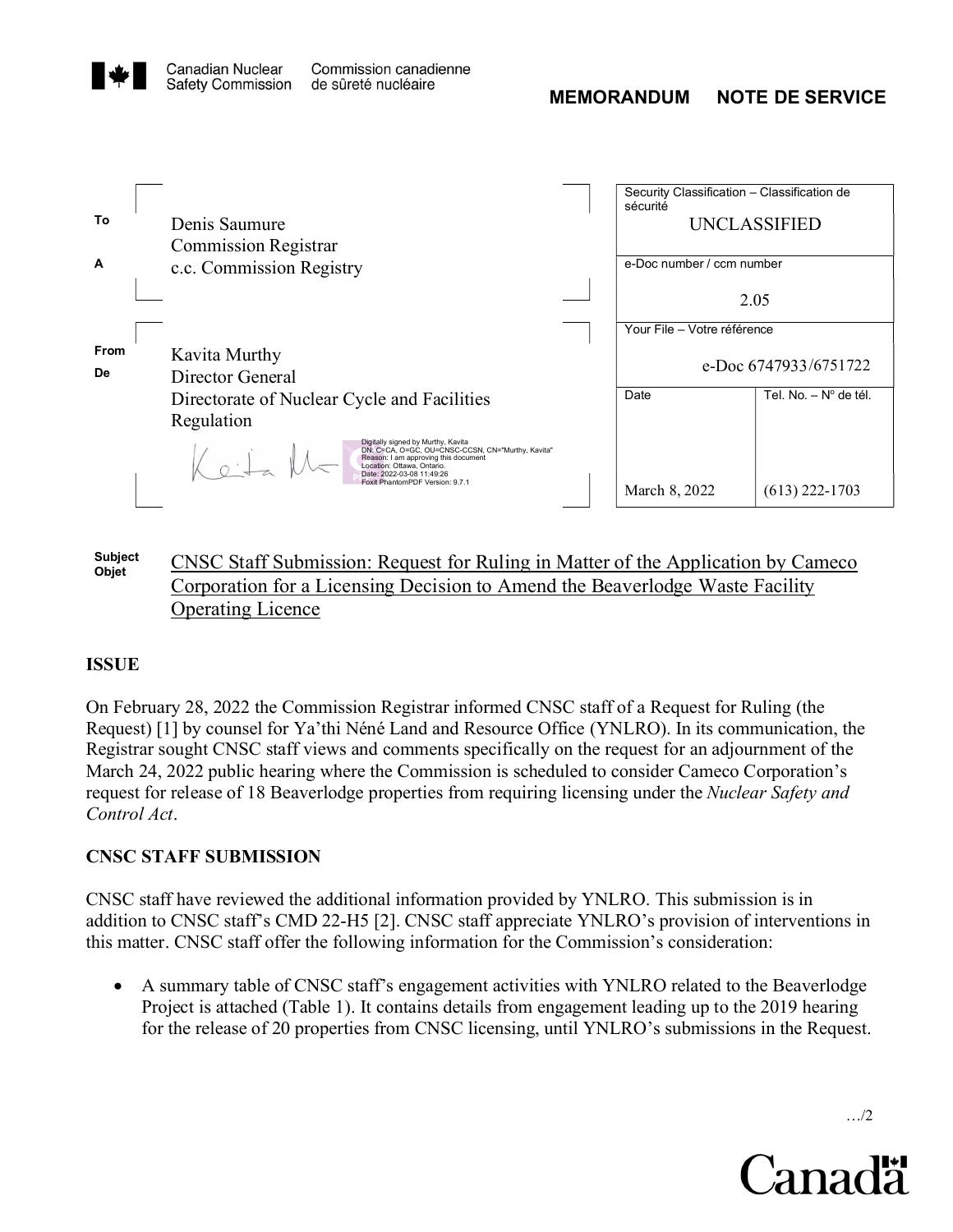- More specifically, related to the current request, YNLRO was advised of Cameco's pending application by CNSC staff on September 28, 2020, as part of CNSC staff's fall outreach session with Indigenous leadership and representatives in Northern Saskatchewan, prior to August 5, 2021 as stated in the Request.
- All 18 properties proposed for release from CNSC licensing meet the applicable performance indicators and regulatory acceptance criteria.
- These criteria were established to determine when the properties meet Section 11 of the *General* Nuclear Safety and Control Regulations and are therefore suitable for release from CNSC licensing and acceptance into Saskatchewan's Institutional Control Program (ICP).
- There will be no physical changes to these 18 properties associated with the proposed release from licensing. As part of our consideration of Cameco's request, CNSC staff determined that the proposed licensing actions will not have an adverse impact on the exercise of Indigenous and/or Treaty rights.
- These properties are already publicly accessible and safe to use for traditional activities.
- CNSC staff have verified that the properties under consideration are passively safe and will remain so for the long term.
- Should the Commission choose to release these 18 properties from CNSC licensing, Saskatchewan's ICP would provide ongoing regulatory oversight by the government of Saskatchewan, who are a competent authority for those properties that require long-term monitoring.
- CNSC staff are committed to a positive and collaborative relationship with YNLRO and the Indigenous Nations and communities it represents, and will continue to disseminate objective scientific, technical and regulatory information in relation to the CNSC's activities, including licensed Beaverlodge properties. CNSC staff and YNLRO are in the process of developing a long-term engagement Terms of Reference that will help guide the relationship and collaboration moving forward.

## **CONCLUSION**

memo has provided a summary of relevant CNSC staff views and comments in response to the<br>est from the Commission Registrar. Staff are of the opinion that the hearing for the proposed licence<br>ndment could proceed as schedul This memo has provided a summary of relevant CNSC staff views and comments in response to the request from the Commission Registrar. Staff are of the opinion that the hearing for the proposed licence amendment could proceed as scheduled on March 24, 2022.

## References:

- 1 Request for ruling filed by the Ya'thi Néné Land and Resource Office, in the Matter of the Cameco Corporation, Beaverlodge Project, Application to amend its licence to allow release of 18 Beaverlodge Project properties from CNSC licensing, Commission Public Hearing, March 24, 2022 (e-Doc 6744358).
- 2 CMD 22-H5, Cameco Corporation, Request for release of 18 Beaverlodge properties form requiring licensing under the Nuclear Safety and Control Act, Commission public hearing, March 24, 2022 (e-Doc 6540868).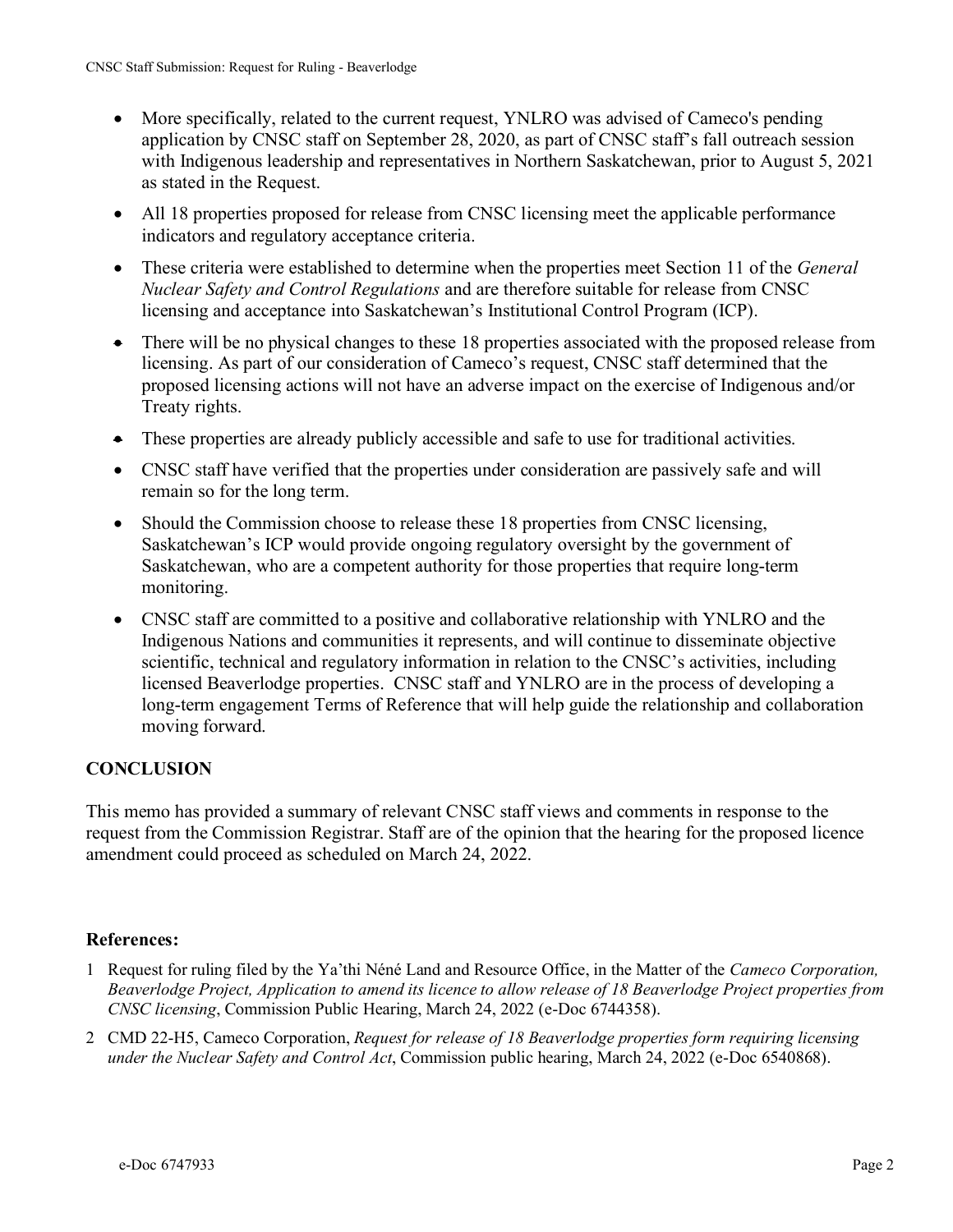## **Table 1 – Beaverlodge Project Related Engagement with YNLRO**

| <b>Date</b>     | Outreach/Engagement/<br>Correspondence                                                                           | Content                                                                                                                                                                                                                                                                                                                                                                                                                                                            |
|-----------------|------------------------------------------------------------------------------------------------------------------|--------------------------------------------------------------------------------------------------------------------------------------------------------------------------------------------------------------------------------------------------------------------------------------------------------------------------------------------------------------------------------------------------------------------------------------------------------------------|
| April 18, 2019  | Letter: CNSC staff to Executive Director<br>YNLRO: Notice of Request for release<br>of 20 Beaverlodge Properties | Information on 2019 hearing including PFP opportunity.                                                                                                                                                                                                                                                                                                                                                                                                             |
| May 21, 2019    | Email: CNSC staff to Executive Director<br>YNLRO: Information in response to<br>request                          | Provided a copy of CMD14-M60 and information on the request; offered to provide<br>additional information. Subsequent additional reports and information provided on<br>separate occasions (May 14 & 23, 2019)                                                                                                                                                                                                                                                     |
| June 4, 2019    | Meeting: In person Community meeting<br>- Uranium City                                                           | CNSC provided a presentation on current request, hearing, etc. and offered to<br>answer any questions to the attendees. A copy of the presentation was provided for<br>distribution to the attendees.                                                                                                                                                                                                                                                              |
| July 9, 2019    | Meeting: In person<br>Northern Saskatchewan Environmental<br>Quality Committee (La Ronge, SK)                    | CNSC provided a presentation on Cameco's current request, hearing, etc., offered<br>to answer any questions and provided a copy of the presentation for distribution to<br>the attendees. YNLRO members were in attendance at this meeting.                                                                                                                                                                                                                        |
| August 20, 2019 | Conference call                                                                                                  | Conference call arranged between CNSC and YNLRO members to answer<br>questions on CMD 19-H6 (request for release of 20 properties).                                                                                                                                                                                                                                                                                                                                |
| August 21, 2019 | Meeting: In person CNSC<br>Saskatoon, SK office. Meeting with<br>CNSC staff and YNLRO<br>$representative(s)$ .   | Meeting to answer questions on CMD 19-H6, process, etc. related to the request for<br>the release of 20 properties. CNSC staff offered to meet again should any more<br>information requests or questions arise.<br>YNLRO representative indicated that all of their questions were responded to and<br>they expressed their appreciation over the willingness of staff to meet and provide<br>information to help them better understand what is being requested. |
| October 2, 2019 | Hearing: YNLRO staff intervention at<br>the Beaverlodge Commission Hearing                                       | YNLRO supported the request to release the 20 properties from the CNSC licence<br>and amend the Waste Facility Operating Licence - WFOL-W5-2120.0/2023;<br>intervention included 5 recommendations.                                                                                                                                                                                                                                                                |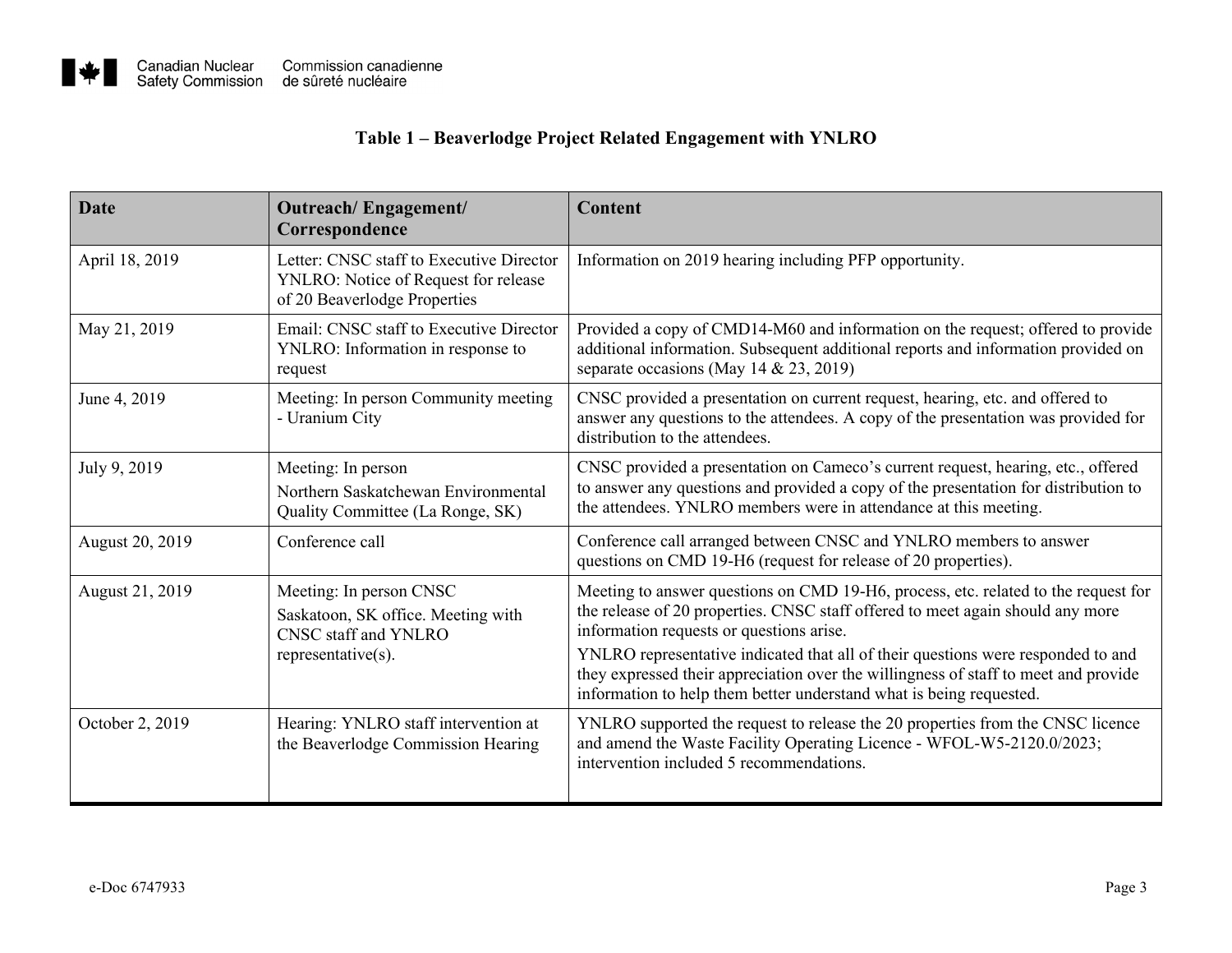| <b>Date</b>                  | Outreach/Engagement/<br>Correspondence                                                                                                       | <b>Content</b>                                                                                                                                                                                                                                                                                                                                                                                                                                                                                                                    |
|------------------------------|----------------------------------------------------------------------------------------------------------------------------------------------|-----------------------------------------------------------------------------------------------------------------------------------------------------------------------------------------------------------------------------------------------------------------------------------------------------------------------------------------------------------------------------------------------------------------------------------------------------------------------------------------------------------------------------------|
| September 28, 2020           | Outreach: Virtual Meeting<br>CNSC annual outreach as part of the<br>2019 Uranium Mines and Mills<br><b>Regulatory Oversight Report (ROR)</b> | Note: although Beaverlodge was not included in the ROR, this outreach specifically<br>included the Beaverlodge Project to provide an update to interested Indigenous<br>Nations and communities. YNLRO staff were in attendance of this meeting.<br>CNSC staff included 6 slides on Beaverlodge - information on 2019 hearing and<br>proposed new submission from Cameco for the release of additional properties (19<br>at the time) and when a hearing could potentially be.                                                    |
| November 18, 2020            | Outreach: Virtual Meeting<br>Cameco virtual outreach session on<br>Beaverlodge Project                                                       | CNSC staff provided a presentation on Cameco's current request, likely hearing,<br>etc. to attendees including YNLRO and offered to answer any questions. No tour or<br>site visit with community members due to COVID-19 pandemic.                                                                                                                                                                                                                                                                                               |
| June 4, 2021<br>45 mins      | Virtual meeting: Teams<br>(CNSC staff and YNLRO Executive<br>Director)                                                                       | CNSC staff met and discussed several ongoing projects with YNLRO Executive<br>Director. CNSC staff let YNLRO staff know that there is a possibility to take part<br>in a "boots-on-the-ground" site visit with Cameco and CNSC staff in the fall (if<br>COVID-19 public health restrictions allow) and enquired if leadership from the<br>YNLRO would be interested.<br>CNSC let YNLRO staff know that the participant funding program (PFP) funding<br>notification would be out soon and would advise them as soon as it opens. |
| August 5, 2021               | Letter: CNSC staff to Executive Director<br>YNLRO and leadership: Notice of<br>Request for release of 18 Beaverlodge<br>Properties           | Information on 2022 hearing for the Beaverlodge Properties, included PFP<br>opportunity. Sent out to all interested Indigenous Nations and communities -<br>confirmation of receipt of letter received from YNLRO Executive Director.                                                                                                                                                                                                                                                                                             |
| August 17, 2021              | Email: CNSC staff to YNLRO staff and<br>leadership                                                                                           | Follow-up information sent that participant funding is available to assist Indigenous<br>peoples, members of the public, and stakeholders in reviewing Cameco's<br>application and associated documents, and in participating in the Commission<br>hearing process.                                                                                                                                                                                                                                                               |
| September 2, 2021<br>45 mins | Virtual meeting: Teams<br>(CNSC staff and YNLRO Executive<br>Director)                                                                       | CNSC staff discussed several ongoing projects with YNLRO Executive Director.<br>CNSC staff let YNLRO staff know that due to COVID-19 a "boots-on-the-ground<br>tour" would not be taking place but Cameco, CNSC and Province of Saskatchewan<br>would be presenting at the Cameco Outreach session on November 4, 2021. CNSC<br>also offered to set up a meeting with YNLRO to directly discuss any concerns they<br>had with respect to the Beaverlodge Properties.                                                              |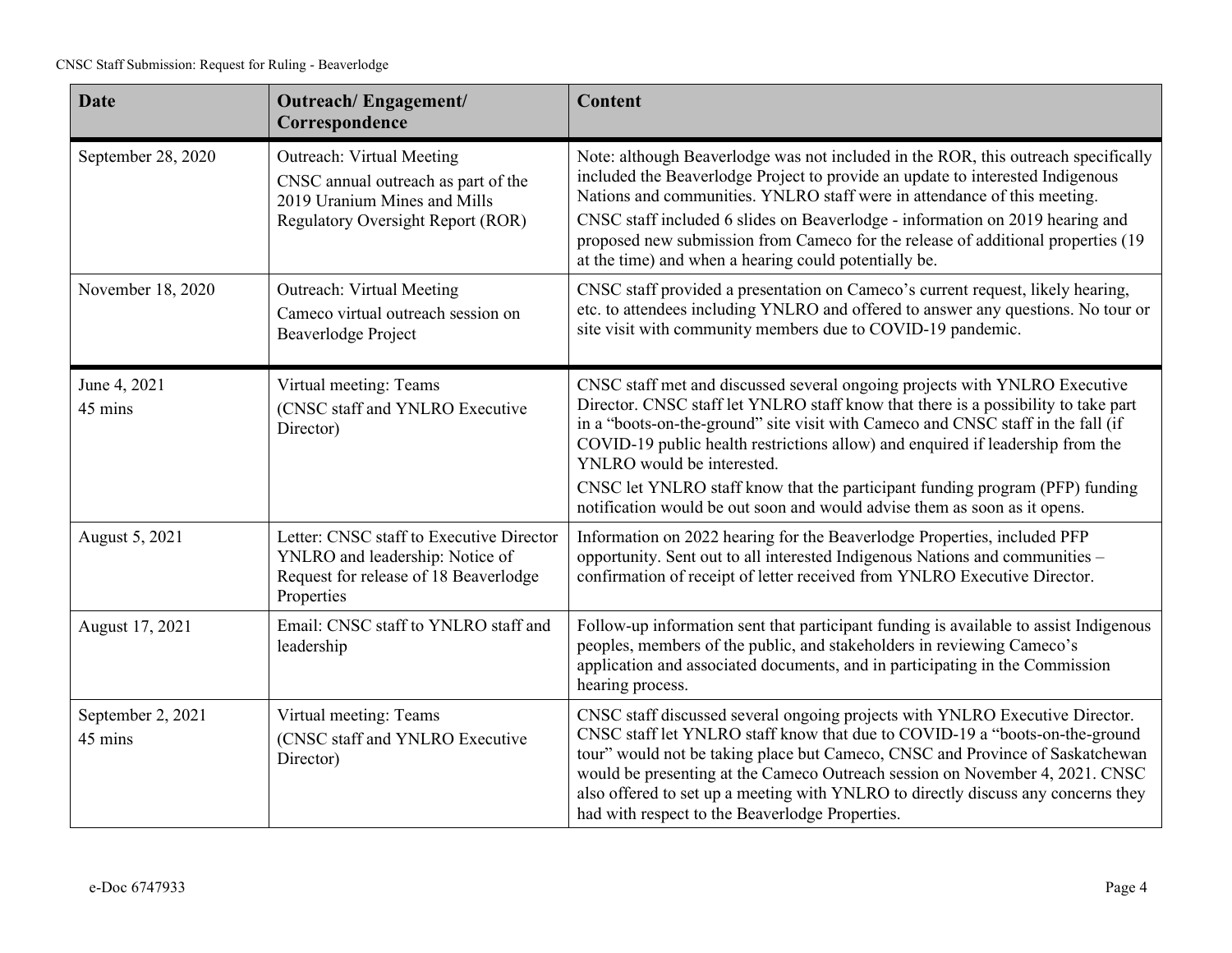| <b>Date</b>       | Outreach/Engagement/<br>Correspondence                                                                                                                                      | <b>Content</b>                                                                                                                                                                                                                                                                                                                                                                    |
|-------------------|-----------------------------------------------------------------------------------------------------------------------------------------------------------------------------|-----------------------------------------------------------------------------------------------------------------------------------------------------------------------------------------------------------------------------------------------------------------------------------------------------------------------------------------------------------------------------------|
| October 1, 2021   | Email: CNSC staff to Executive Director<br><b>YNLRO</b>                                                                                                                     | Acknowledgement that the CNSC received the YNLRO PFP application for the<br>Beaverlodge hearing.                                                                                                                                                                                                                                                                                  |
| October 8, 2021   | Outreach: Virtual Meeting<br>CNSC annual Indigenous outreach as<br>part of ROR (YNLRO staff and<br>leadership, community land technicians<br>attended this virtual meeting) | CNSC staff presentation included slides on the Beaverlodge Project including<br>information on request from Cameco for the release of properties, CMD<br>availability, hearing date, PFP. Update also provided in written CMD which<br>YNLRO received PFP to review and comment on. Questions were asked on<br>Beaverlodge Properties at this meeting and answered by CNSC staff. |
| October 27, 2021  | Email: CNSC staff to Executive Director<br>YNLRO, staff, leadership and board<br>Follow-up to August 5, 2021 letter                                                         | CNSC staff provided an update on the new hearing date (change), intervention<br>deadline, link to Beaverlodge site, and offered to set up a meeting with YNLRO to<br>hear any concerns on the proposed Beaverlodge licence amendment.                                                                                                                                             |
| November 2, 2021  | Outreach: Virtual Meeting<br>Cameco virtual outreach session on<br><b>Beaverlodge Project</b>                                                                               | CNSC staff provided a presentation on current request, hearing, etc. to attendees<br>and offered to answer any questions. YNLRO staff were in attendance for this<br>meeting.                                                                                                                                                                                                     |
| November 25, 2021 | Email: CNSC staff to YNLRO Executive<br>Director                                                                                                                            | Contribution Agreement for PFP awarded to YNLRO, provided confirmation that<br>they were awarded \$35,000 in funding to participate in the Beaverlodge hearing.                                                                                                                                                                                                                   |
| December 9, 2021  | Email: CNSC staff to YNLRO Executive<br>Director and leadership                                                                                                             | CNSC staff sent notification via email to YNLRO with a link to the both the CNSC<br>and the Cameco CMD documents. Offered to meet to hear and discuss any<br>concerns or questions that they may have on the proposed licence amendment for<br>the Beaverlodge Properties or with the links.                                                                                      |
| December 10 2021  | Email: YNLRO Executive Director to<br>CNSC staff and email follow-up<br>responses from CNSC staff.                                                                          | YNLRO response that YNLRO had received the documents and would like to setup<br>a virtual call in January with their Athabasca Land Protection Committee to further<br>discuss the proposed amendment to discuss the project. CNSC staff responded that<br>they would be available to meet when worked best for YNLRO.                                                            |
| December 15, 2021 | <b>Commission Meeting</b>                                                                                                                                                   | CNSC staff presented an annual Regulatory Oversight Report (CMD 21-M34)<br>which provided information on uranium mines and mills including the Beaverlodge<br>Project. This included a summary of engagement activities by staff and Cameco<br>associated with the project. YNLRO received funding to review the CMD and<br>participate in the hearing process.                   |
| December 16, 2021 | Email: CNSC staff to YNLRO Executive<br>Director                                                                                                                            | Final contribution agreement sent to the YNLRO and offer by CNSC to provide an<br>advance payment for the Beaverlodge Licence Amendment PFP to support payment<br>to YNLRO staff and to conduct interviews with impacted land users.                                                                                                                                              |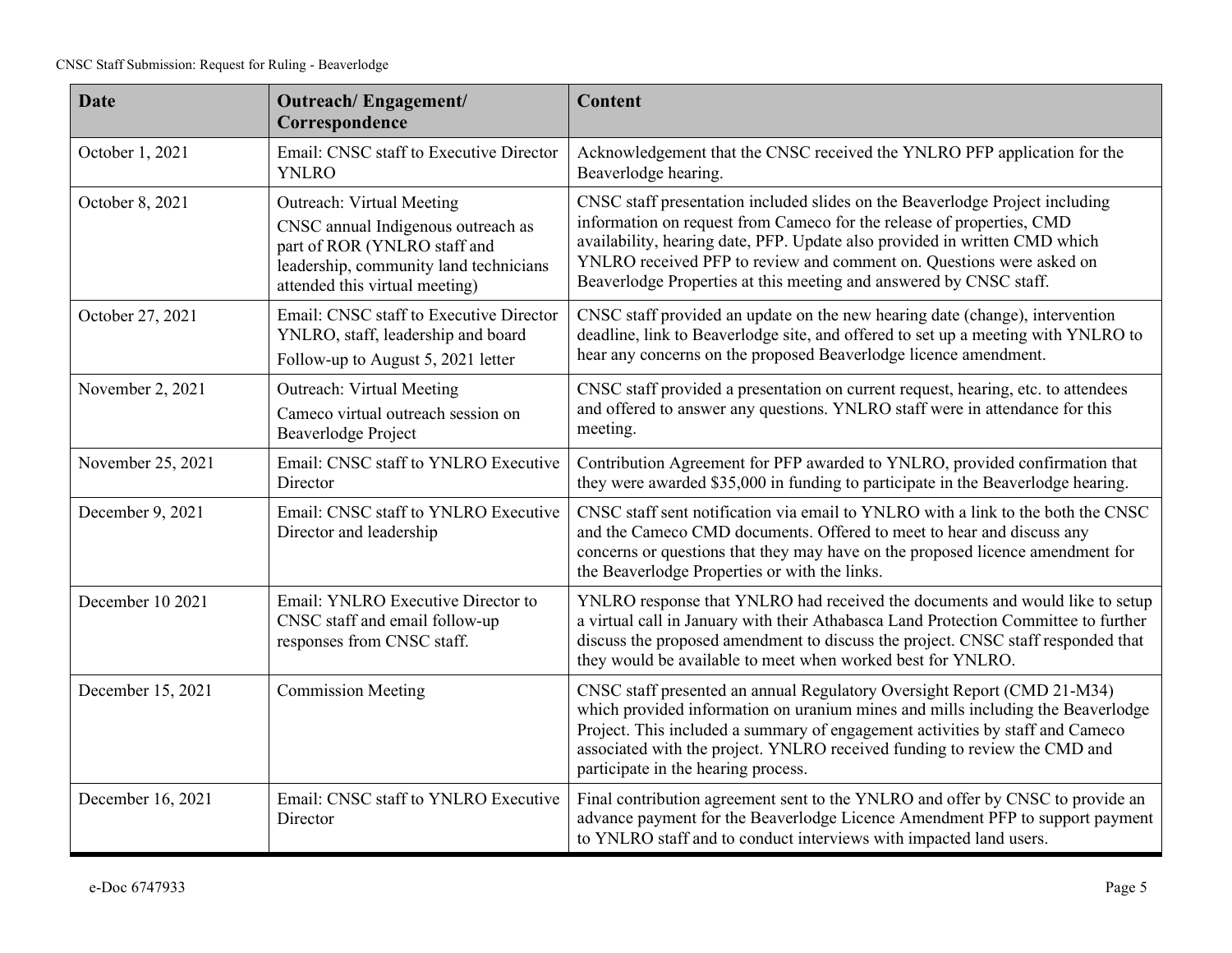| <b>Date</b>       | <b>Outreach/Engagement/</b><br>Correspondence                                                                                                                                                                         | <b>Content</b>                                                                                                                                                                                                                                                                                                                                                                       |
|-------------------|-----------------------------------------------------------------------------------------------------------------------------------------------------------------------------------------------------------------------|--------------------------------------------------------------------------------------------------------------------------------------------------------------------------------------------------------------------------------------------------------------------------------------------------------------------------------------------------------------------------------------|
| January 3, 2022   | Email: YNLRO staff to CNSC staff<br>Email and follow-up response from<br>CNSC staff.                                                                                                                                  | CNSC staff responded to an information request by the YNLRO for a number of<br>documents including GIS shapefiles of the proposed Beaverlodge properties.                                                                                                                                                                                                                            |
| January 13, 2022  | Outreach: Virtual Meeting (120 mins) -<br>Outreach in advance of March 2022<br>Beaverlodge hearing to YNLRO staff,<br>leadership, board, Elders and community<br>land technicians (19 YNLRO members<br>in attendance) | CNSC presentation on proposed request, hearing process, and the CNSC's<br>regulatory process. CNSC staff (5) answered a number of questions on the<br>proposed sites, environmental monitoring that takes place, risks to human health<br>and environment among others. CNSC followed up with an email to YNLRO with<br>7 questions that YNLRO asked and wanted more information on. |
| January 19, 2022  | Email: Follow-up to January 13, 2022<br>outreach session                                                                                                                                                              | CNSC staff reached out YNLRO to confirm CNSC captured the follow-up question<br>correctly.                                                                                                                                                                                                                                                                                           |
| January 21, 2022  | Email: YNLRO Executive Director to<br><b>CNSC</b> staff                                                                                                                                                               | YNLRO thanked CNSC for capturing the questions and provided the healthy fish<br>consumption guideline and let CNSC staff know that additional questions may be<br>coming.                                                                                                                                                                                                            |
| January 26, 2022  | Email: CNSC staff to YNLRO Executive<br>Director                                                                                                                                                                      | CNSC provided responses to 7 questions from the January 13 Outreach session and<br>provided a figure showing drainage areas for Beaverlodge project and surrounding<br>area.                                                                                                                                                                                                         |
| January 27, 2022  | Email: YNLRO Executive Director to<br><b>CNSC</b> staff                                                                                                                                                               | Additional questions provided to CNSC by YNLRO regarding the Beaverlodge<br>Project.                                                                                                                                                                                                                                                                                                 |
| February 3, 2022  | Email: Olthuis Kleer Townshend - LLP<br>(OKT) to CNSC staff                                                                                                                                                           | Request for CMD 14-M60 and CNSC's response to 4 questions; request to the<br>CNSC to delay the Beaverlodge Commission hearing 1 year.                                                                                                                                                                                                                                                |
| February 3, 2022  | Letter: OKT Law to CNSC staff cc<br>Interventions                                                                                                                                                                     | Correspondence sent on behalf of client (YNLRO), regarding Cameco's application<br>to release certain Beaverlodge properties from licensing.                                                                                                                                                                                                                                         |
| February 3, 2022  | Email: CNSC staff to YNLRO Executive<br>Director<br>Response sent February 7, 2022                                                                                                                                    | In response to letter received from OKT Law on February 3, 2021, CNSC staff<br>asked if YNLRO was ok with CNSC staff responding to the 4 additional questions<br>in CNSC staff's response letter to OKT was appropriate. YNLRO confirmed that<br>this was acceptable.                                                                                                                |
| February 14, 2022 | Email: CNSC staff to YNLRO Executive<br>Director                                                                                                                                                                      | Response to 3 of 7 questions YNLRO sent to CNSC staff on January 27, 2022.                                                                                                                                                                                                                                                                                                           |
| February 15, 2022 | Letter: CNSC staff to OKT                                                                                                                                                                                             | CNSC staff response to YNLRO/OKT Law February 3, 2022 letter.                                                                                                                                                                                                                                                                                                                        |